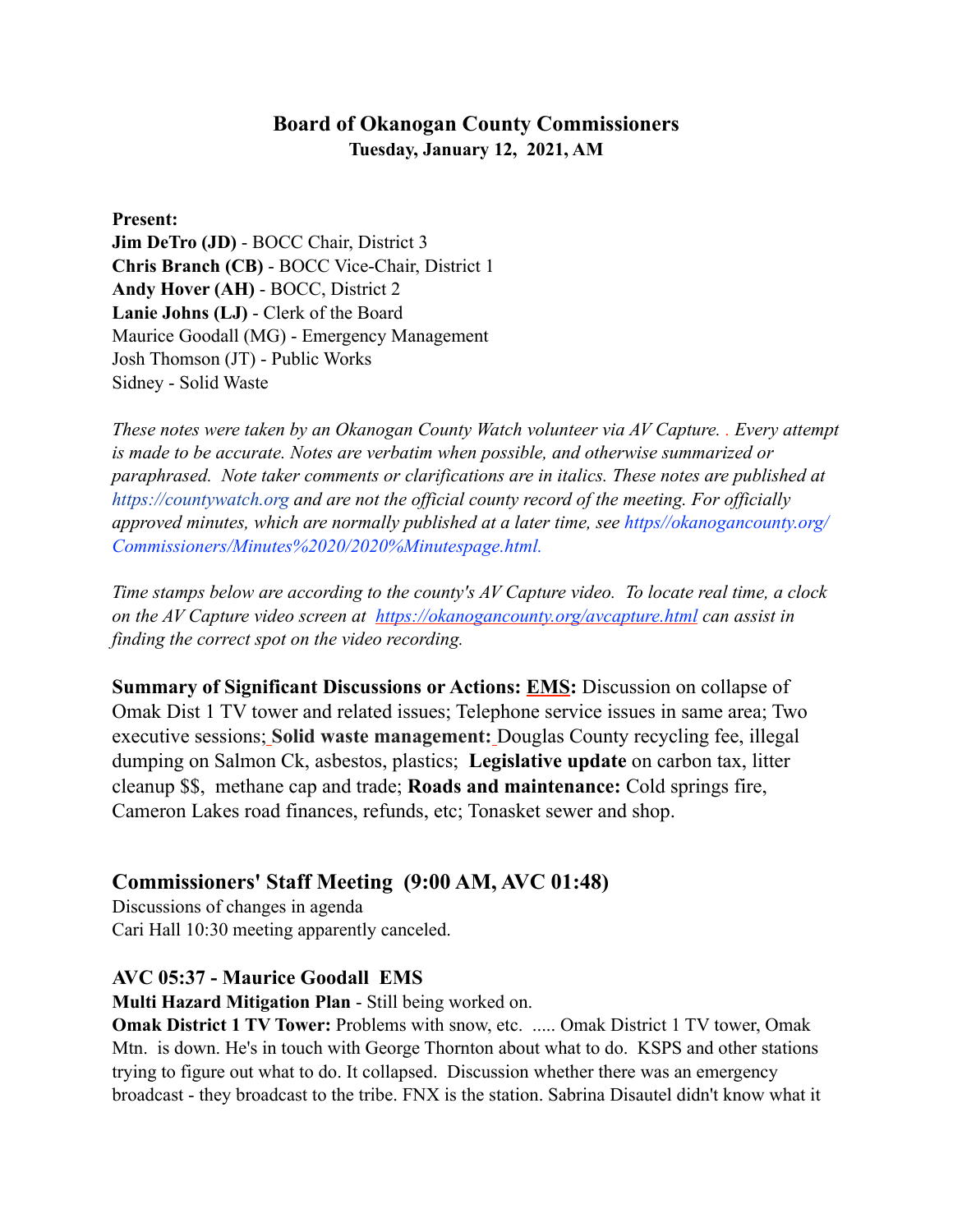was. George says it's a TV station that is broadcast over there. Trying to get it up and going. About \$30,000 to get it up there - but can't get up there right now. Will work with him to push out the information. Quite a few people use it. If you subscribe - from an antenna, you can get it. CB mentions snow cat.

**Telephone service up in Oroville** was up and down for about 2 weeks. When Maurice called, it was fixed that day. Century Link - and the company that feeds them was the problem. If he doesn't know, he can't do anything about it.

Weather forecast discussed. Heavy winds for Spokane.

Omak - They want something broadcast for whole valley on emergencies. Discussion of the nature of broadcasts continues....oriented towards emergencies.

**AVC 0:14:22** - Maurice leaves, so do all Commissioners. **(Executive Session?)** Dave Gecas and Pete Palmer appear to go with them.

 **AVC 1:14:10** - Commissioners return from Executive Session. Personal experiences being discussed. Time going by quickly discussed, Basement project. Plumbing issue. They appear to be killing time until another session and return of Hover

**AVC 1:20:24** - Hover Returns. Executive Session, 15 minutes, Naomie Peasley invited.

**AVC 1:33:40** - BOCC returns from Exec. Session. More personal historical anecdotes and jokes, old landmarks, experiences of the past as county officials. Several consent agenda items approved.

**AVC: 1:50:00** - Josh Thomson entering for Public Works.

### **11:00 - Public works - Josh Thomson and Sidney (Solid waste manager.)**

### **Solid Waste Issues**

**Douglas county Recycling:** Received boxes from Douglas County for recyclables. Hauling from Douglas county to our site. Taking a lot of time to process. Want to establish a cost or a fee. We have to sort through debris and don't think Okanogan County residents should pay. We need a price to process that material. It's not our contract, not our county, so we shouldn't be paying. They have no other place to bring it. The only other possibility is East Wenatchee or Wenatchee or Spokane.

CB facilities provided to put on the train haven't been provided.

JD - has a friend in Utah who has a switch yard and a rock crusher. He mines the rock, railroad guys from him. Brings to NYC, and he brings back garbage.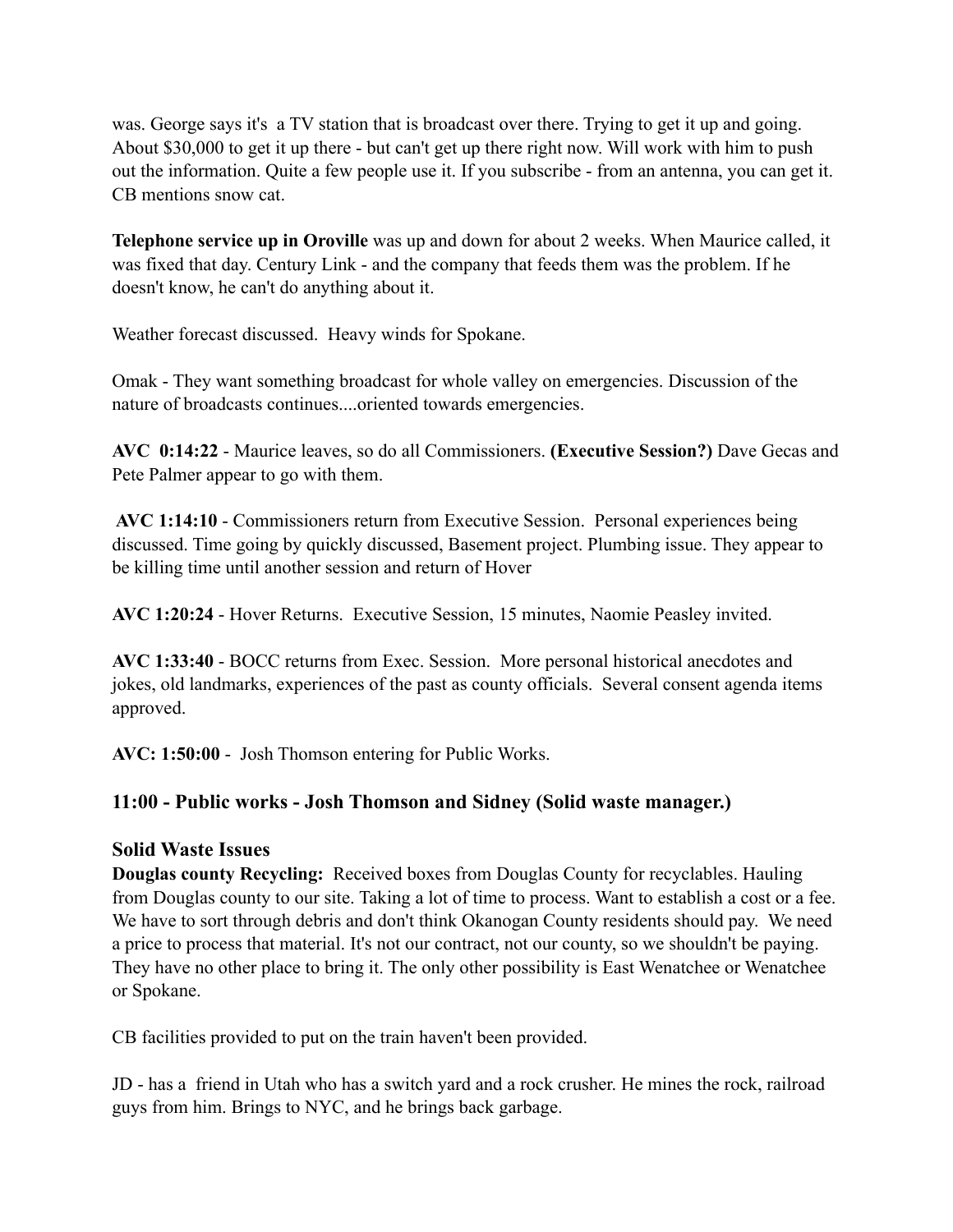#### **Illegal Dumping - Recurring problem on Salmon Creek**

Salmon Creek, old dump - we waved the tipping fee for clearn-up there is more garbage. They wanted me to waive tipping fee. He can't do it, has to be BOCC. I told them I'd bring it up**.** 

AH - A way to get garbage dumped for free.

Sold waste person - Eco blocks would be better.

AH - Would rather enforce the no dumping "fee."

JD - Yes this would encourage people to keep dumping.

AH - Put up a camera. I'm serious.

CB asks to follow up with him, since it's tribes, etc.

AH - Up Salmon Creek.

CB - With tribes and garbage situation - Let's have a conversation about garbage dumps. Transfer station at Disautel - a sign is up that says "Our trees have eyes." Seems to be working.

AH - If there's a piece of property that needs to be cleaned up, I'd be willing to....

CB I It was in the stream too.

JD - I agree with Branch. We need to go to the enforcement side.

CB - Agrees. It's by the creek and its' so close to town anyway. Big temptation and impact.

AH - And it's recurring. Same piece of property.

CB - AT my place, downtown - a wooded area. I saw some folks stop by side of road, and later on I was on there, and there was a whole garbage can. Wonder how much of that goes on. Miscellaneous discussion.

#### **Asbestos issue discussed.**

Cold Springs - Extending that. I added "Non-asbestos." If we waive asbestos it won't be properly managed. They may not even know it's asbestos. Estending 1-29-2021 extending deadline for disposal from Palmer Mtn. fire. Resolution 8-2021 Approved. -

**Other Recyclables -** Discussion.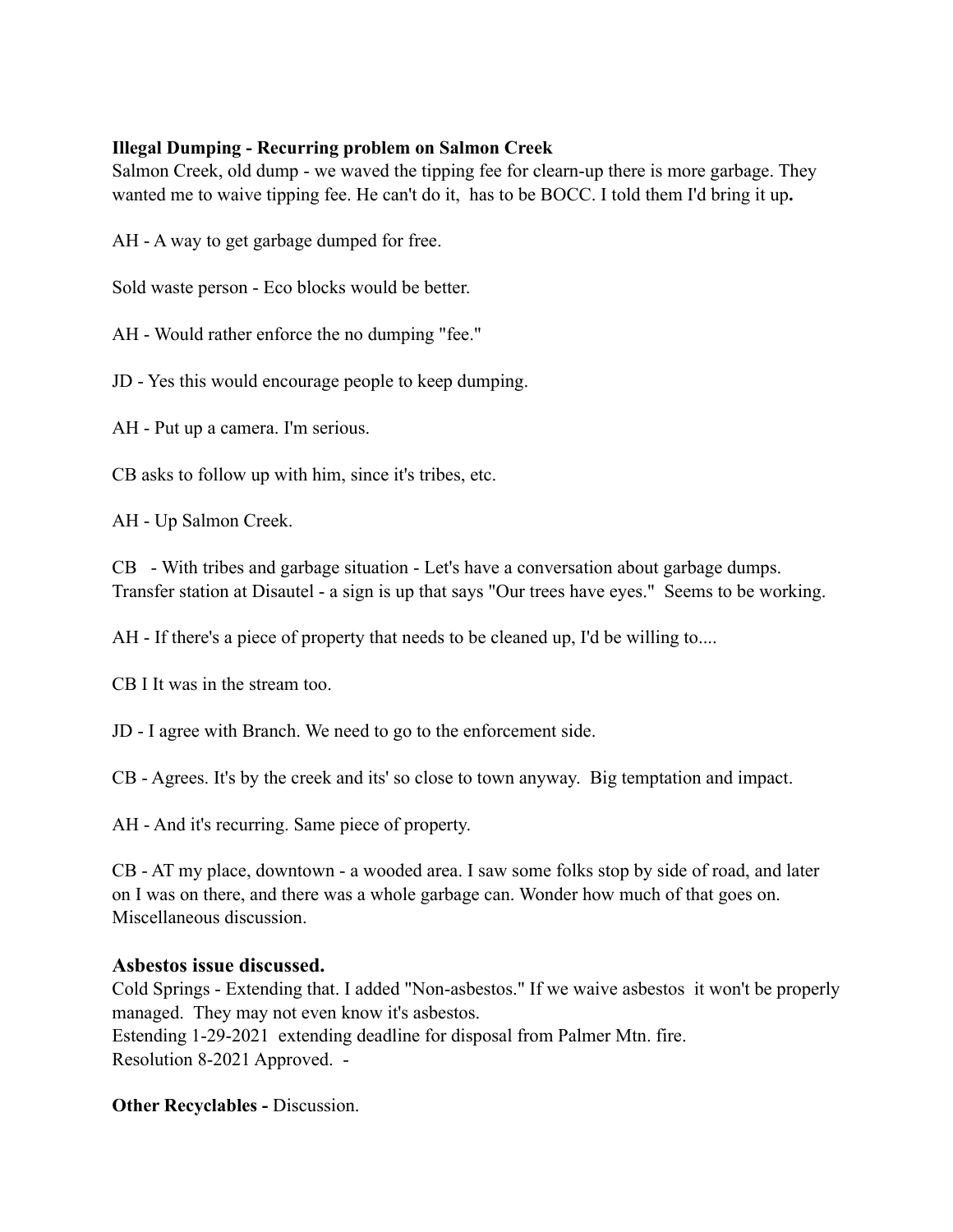CB - Asks about dealing with plastics. Are you sending them somewhere?

**Solid waste** - Market just coming back now. Not much niche plastics. Cardboard, glass. He directs everybody to the Methow (chuckles from people.) JT - Talks striping being mixed with glass, makes it reflective.

#### **Legislative Update on Recyclables. Sidney 2 Important Bills:**

**#1- Carbon Tax -** Cap and trade, over 12,000 metric Ton, have to go to auction to buy credit points to mitigate greenhouse gas.

**#2 - Litter Clean-up** - senator from King County pushing it. n-ramps and Off-ramps. If you see all those homeless camps - looks like the intent is to clean them up. If we do not use the \$\$, they could take it for that. State may be concentrating on state highways rather than our areas.

**Methane cap and trade:** about 10 years down the road, we may get to that. Wants municipal land fills to be exempt from that. It's big business. CA is doing about \$5 - \$12 billion per year. 5th largest cap and trade in the world.

That's all I have.

**Josh Thomson - Roads and maintenance.** No issues from weather last night. Wind storm tonight, will see what it brings. Surprised we didn't lose power last night. Police chief in This was talking about transformer sparking. Others - it was on and off here and there.

**Cold springs fire.** Cameron Lake Road is a federally eligible route, so not eligible for FEMA approved. So we have to go through ER funds. Already approved, Have about \$30,000 in costs we'll be reimbursed for. 100% because it's on reservation, We have contract for guard rail replacement.

Over #20,000 and hazard tree removal. Nothing else from FEMA. Issues related to CRAB discussed.

### **CRAB 2021 road levy certification for Okanogan County approved.**

**Tonasket sewer and shop:** JT - Gary went to Tonasket in re sewer. Looking into that. Debate about location. People talking over each other. Discussion about the Tonasket shop road. More discussion about location. CB - Asks Josh to talk with Kurt Danison about this.

JT - Goes over Consent Agenda items for today. Other talk among BOCC about small road issues, chit-chat about personal experiences about the snow, various roads they travel etc. .